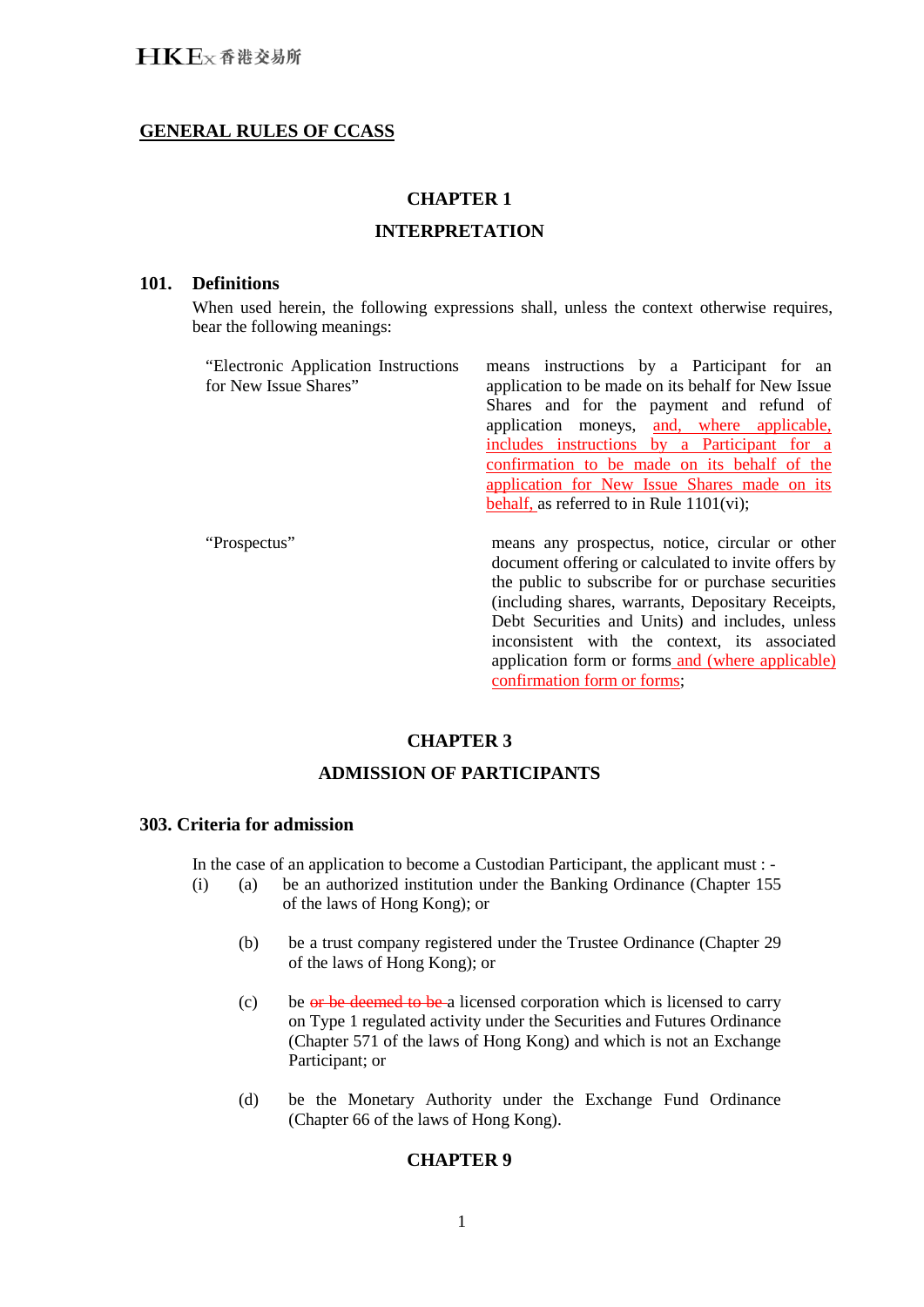### **CLEARING SERVICES**

### **906. Clearance of other transactions : TIs**

Each Participant that wishes to effect electronic transfers of Exchange Fund Notes, Government Bonds or Specified Instruments between its Stock Account and the CMU Account of a Recognized Dealer or electronic transfers of CMU Instruments between its Stock Account and the CMU Account of a CMU Member must complete and sign the appropriate instruction form (and stamped with the company chop, if applicable) the appropriate instruction form in the form prescribed by HKSCC from time to time. Such completed and signed form must be submitted to HKSCC at the CCASS Depository or the Customer Service Centre for processing by HKSCC.

Transfer Instructions submitted by Participants will be subject to clearing and settlement in accordance with the Operational Procedures.

For the avoidance of doubt, HKSCC will not be responsible in any way for the failure or delay of a Participant, a Recognized Dealer or a CMU Member to settle a transfer of Exchange Fund Notes, Government Bonds, Specified Instruments or CMU Instruments in accordance with Transfer Instructions. If one of the parties is in default, the other will have to pursue the party in default.

### **CHAPTER 11**

### **NOMINEE SERVICES**

### **1101. Scope and extent of nominee and similar services**

Subject to the Rules, in respect of Eligible Securities held in custody or recorded in the CCASS Depository or in an Appointed Depositary (as the case may be) and credited to the Stock Accounts of Participants and in respect of New Issue Shares, HKSCC may from time to time provide nominee and similar services to Participants in such manner and to such extent and at such times as it considers appropriate. The services may include :

(vi) the receipt of and compliance with electronic instructions (a) to cause the Nominee to apply for New Issue Shares on its behalf and (b) to arrange payment and refund of the money due on application, and (where applicable) the receipt of and compliance with electronic instructions to cause the Nominee to confirm on its behalf the application for New Issue Shares made on its behalf, in each case in accordance with the Operational Procedures;

#### **1104. Time limit for deposit of Eligible Securities**

HKSCC may assign a time-limit for the deposit by Participants of such Eligible Securities which are the subject of such actions, transactions or other matters and in respect of such Eligible Securities deposited into CCASS after such a time-limit, HKSCC shall be under no obligation to register them in the name of HKSCC or its nominee on or prior to the record or meeting date or the time limit.

### **1105. Time limit for instructions etc.**

In respect of any actions, transactions or other matters affecting an Eligible Security, HKSCC may assign a time-limit by which instructions, payments and/or other actions required to be taken in relation thereto by Participants (including persons acting with the authority of or on behalf of or for the account of the Participants) must be received by HKSCC. HKSCC may assign a latest time for (a) the giving of Electronic Application Instructions for New Issue Shares by Participants, which shall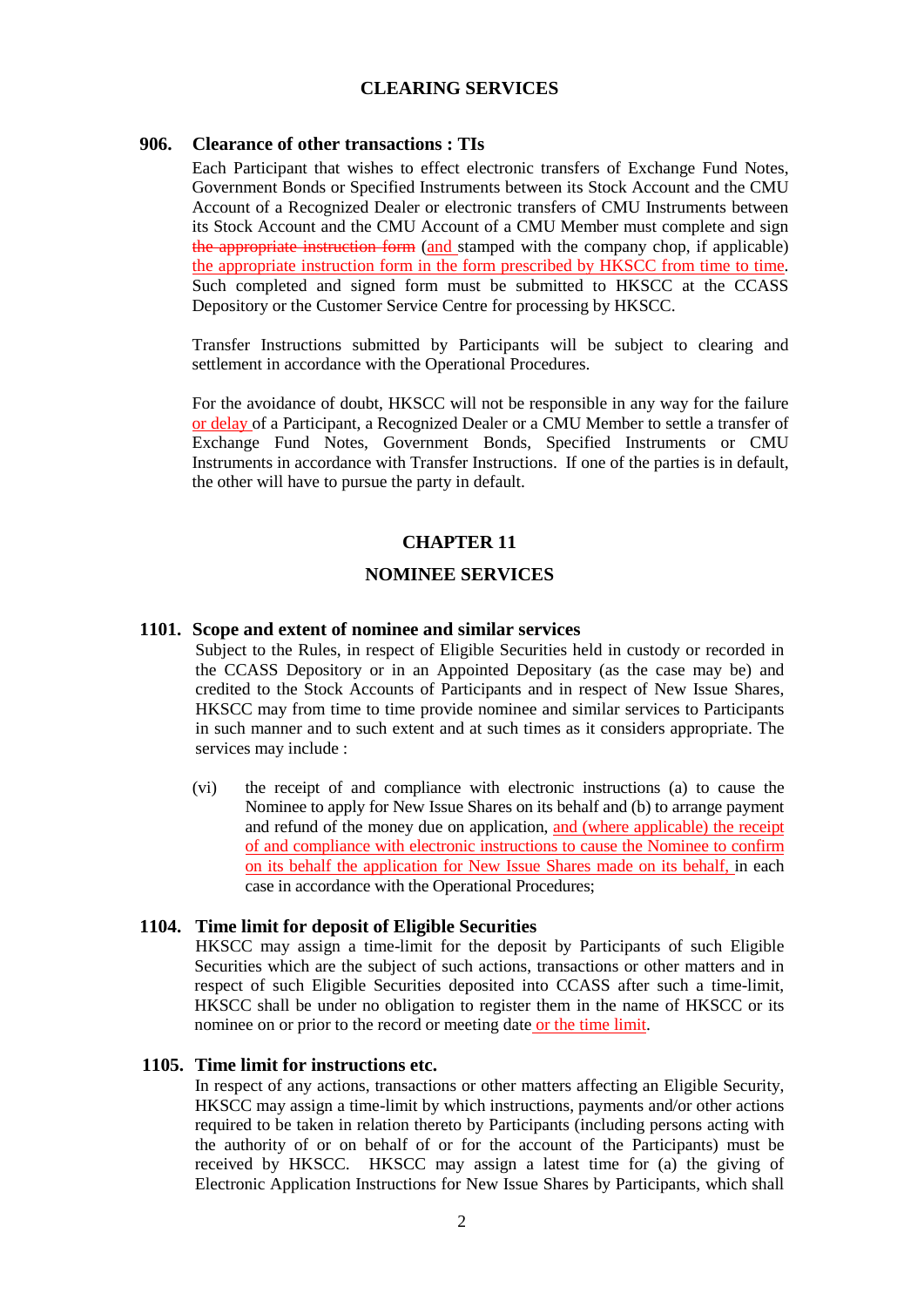not be later than the latest time for lodging of application forms as described in the Prospectus or confirmation forms as described in the Prospectus as supplemented and amended, as the case may be, and (b) the giving of Tender Instructions, which shall not be later than (in the case of Exchange Fund Notes and Specified Instruments) two Business Days before the latest time for making the relevant tender or (in the case of Government Bonds and CMU Instruments) the latest time for application on the closing date of the subscription period. Save for the giving of Electronic Application Instructions for New Issue Shares, Investor Participants will normally be subject to a different time-limit for giving of instructions to HKSCC. Instructions from Participants with respect to any actions, transactions or other matters affecting Eligible Securities, Electronic Application Instructions for New Issue Shares and Tender Instructions shall be given to HKSCC electronically via CCASS Terminals or Participant Gateways, where applicable, unless otherwise prescribed by HKSCC from time to time. Investor Participants are required to input instructions to HKSCC via the CCASS Phone System or at the Customer Service Centre or the CCASS Internet System or by such other means as considered by HKSCC in its absolute discretion to be appropriate in the circumstances. SSA Statement Recipients are required to input voting instructions to HKSCC via the CCASS Phone System or the CCASS Internet System or by such other means as considered by HKSCC in its absolute discretion to be appropriate in the circumstances.

### **CHAPTER 12**

### **MONEY SETTLEMENT SERVICES**

#### **1203. Extent of HKSCC's authority**

HKSCC shall be authorised to cause credits and debits to be made to the Designated Bank Accounts in relation to the following:-

(ixa) the payment of the money received by HKSCC from CMU counterparty on settlement of Transfer Instructions on a delivery versus payment basis in CMU, the return of money paid by the Participant in excess of the actual settlement amount paid on settlement of Transfer Instructions and, the return of money paid by the Participant in respect of unsettled and cancelled Transfer Instruction;

In relation to entitlement payments for which HKSCC has credited the relevant Participants' Money Ledgers before receipt of payment and if, for whatever reason, the relevant entitlement payments are not received by HKSCC, HKSCC shall have the right either to arrange for an amount equivalent to that credited by HKSCC to be debited from the relevant Participants' Money Ledger or require the relevant Participants to immediately refund the amount to HKSCC either by bank draft, cheque or telegraphic transfer or in such other manner as HKSCC deems appropriate.

### **1205B. Payments relating to Transfer Instructions**

In relation to a transfer of Exchange Fund Notes, Government Bonds, Specified Instruments or CMU Instrument to be settled between CCASS and CMU, a Participant shall specify in its Transfer Instruction whether or not the transfer between CCASS and CMU is to be made against payment and if so, specify the amount and the currency of such payment, being the settlement amount and the settlement currency.